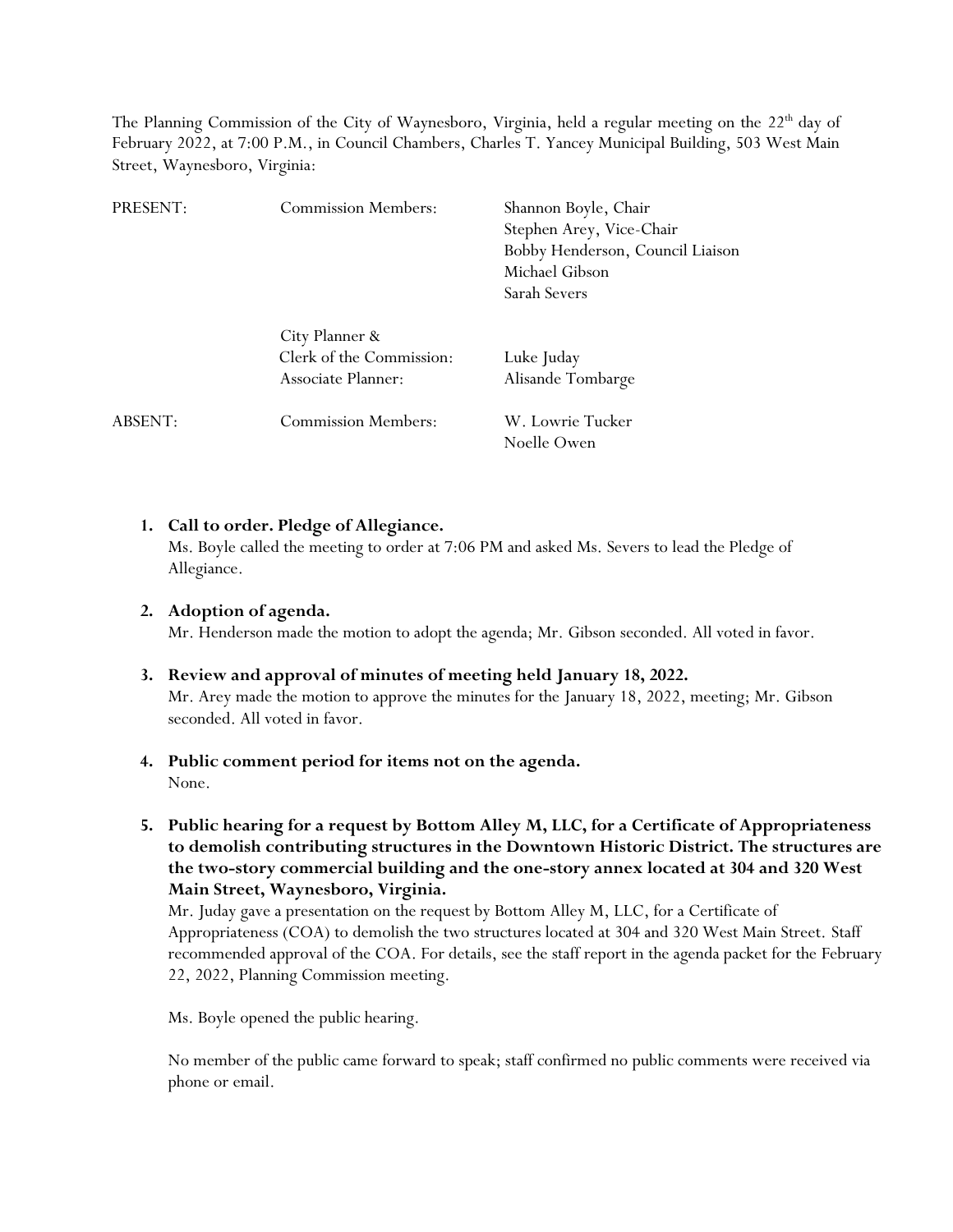Ms. Boyle closed the public hearing.

Mr. Gibson inquired about any plans the City had in place for the replacement of the collapsed stormwater pipe underneath the building. Mr. Juday responded that the City would need to work with the developer to address the pipe and that the City did not have any plans in place for its replacement. Mr. Arey asked if stormwater was still actively running through the pipe and if the city could repair it with the owner's permission. Mr. Juday confirmed stormwater was still running through the pipe and that more studies would likely need to be done to determine how to fix it.

Mr. Gauldin, applicant, described the current condition of the stormwater pipe, a collapsed tunnel of brick. The pipe is very deep in the ground and the solution would probably be to abandon the pipe in place and reroute the stormwater elsewhere.

Mr. Henderson made the motion to issue a COA for the two structures located at 304 and 320 West Main Street. Mr. Gibson seconded. The vote was 4-0 in favor.

*NOW, THEREFORE, BE IT RESOLVED by the Waynesboro Planning Commission, by a vote of 4-0, that the request of Bottom Alley M, LLC, for a certificate of appropriateness to demolish contributing structures in the Downtown Historic District at 304 and 320 West Main Street (Tax Map numbers 45-3-18A, 45-3-18B, 45-3-34A, and 45-3-35), be approved, in accordance with the application (#21-003), and the staff report dated February 22, 2022. This certificate*  is for the two-story commercial building located at 320 West Main Street and the connected annex building located at *304 West Main Street, constructed ca. 1963 and 1941, respectively.*

**6. Public hearing for a request by Hats Land Development, LLC, to rezone 0 Ivy Street, Waynesboro, Virginia (Tax Map No. 4-1-28A) from RS-12 (Single-Family Residential large lot) to RS-7 (Single-Family Residential - small lot).**

Mr. Juday gave the presentation on the proposed rezoning of Tax Map No. 4-1-28A from RS-12 (Single-Family Residential – large lot) to RS-7 (Single-Family Residential – small lot). Staff recommended approval. For details, see the staff report in the agenda packet for the February 22, 2022, Planning Commission meeting.

Mr. Henderson confirmed the number of lots that would be allowed with the rezoning to RS-7.

Mr. Arey confirmed that if the developers built the subdivision by-right, they would not need to build any additional traffic improvements, but with the rezoning would be required to build a right-turn taper. Mr. Juday responded that the traffic study reviewed by VDOT's local assistance division warranted a rightturn lane, and that the City would own the road and receive VDOT maintenance money for it.

Ms. Boyle opened the public hearing.

Ms. Boyle invited the applicant to come forward and speak on behalf of the application.

Peter Boutros, representative of the applicant, came forward and offered to answer questions. Mr. Arey asked if the development would be limited to 107 lots, and if the plan shown during staff's presentation was proffered.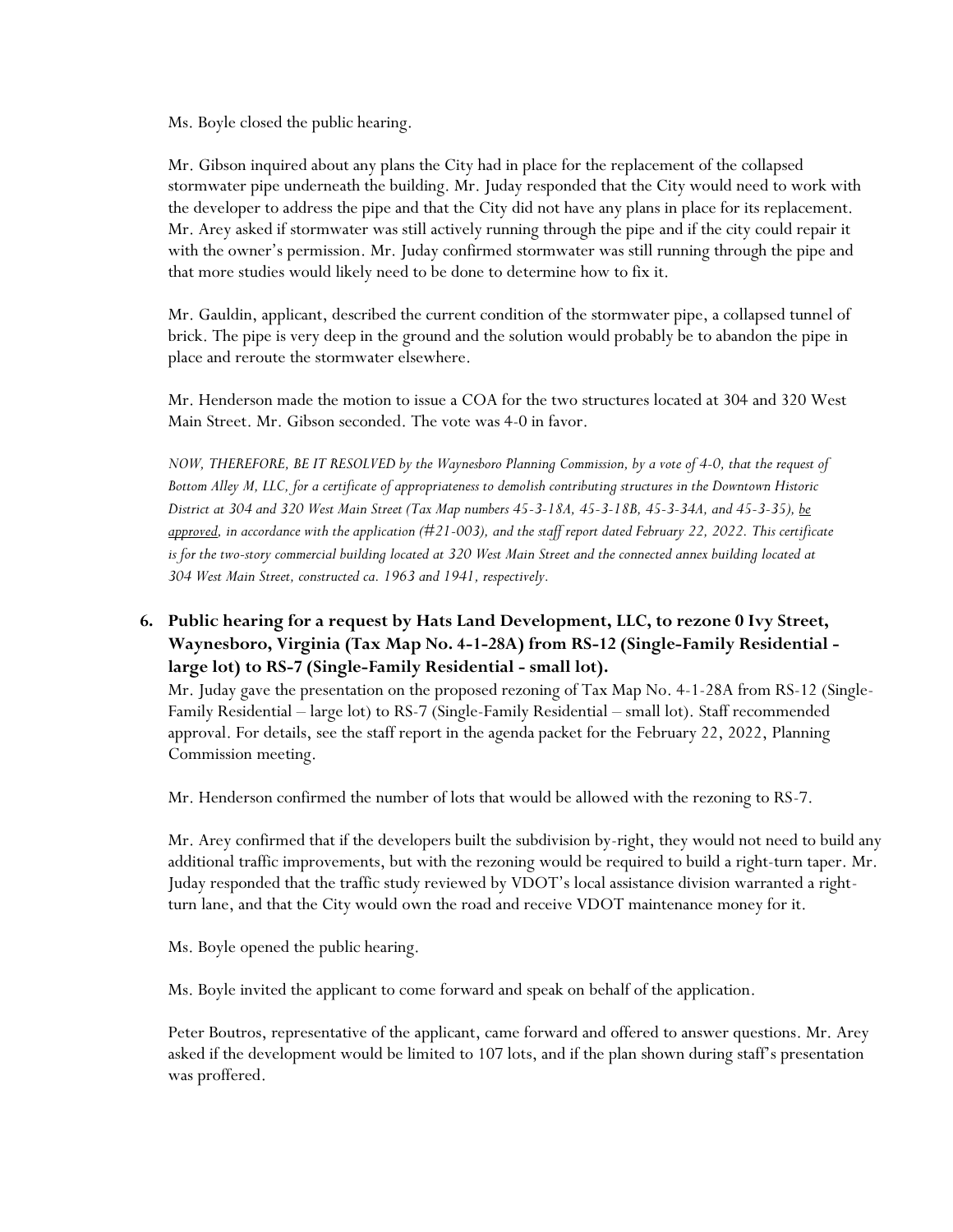Mr. Boutros said the number of lots should stay around 107. Mr. Juday added that the conceptual site plan was meant to represent the feasibility of fitting the lots and that once the plan is more fully realized, with infrastructure needs, it is possible an additional lot or two may be added. The conceptual site plan has not been proffered, but the zoning would put a functional limit on the number of lots possible.

Mr. Arey confirmed that VDOT recommended only a right turn lane for the development, no other changes to the road. Mr. Juday confirmed this and commented that there has been a lot of focus on ensuring interconnectivity between the subdivisions to try to reduce the amount of traffic reliant on Ivy Street/254. Eventually, the speed limit may need to be reduced on Ivy as more development occurs.

Mr. Arey asked if the proposed plan included an outlet to the property to the east. Mr. Juday confirmed that it did and added that the road would be stubbed out to make a future road connection there possible.

Ms. Severs asked if this application was for the rezoning only. Mr. Juday confirmed it was.

Bill Moore, Balzer & Associates, said that his company had prepared the exhibits shown in the presentation and he could answer any questions about them.

Wayne Weeks, 7020 Ivy Street, Waynesboro, expressed concerns about traffic safety along Ivy Street with the number of houses proposed under the rezoning and the number of houses coming in at the Ivy Commons subdivision. He also expressed concerns about the capacity of the schools to handle the additional students.

Mr. Arey inquired about the speed limit in front of Mr. Week's house. The speed limit is 45-mph. Mr. Arey asked if the City had the ability to lower the speed limit in that vicinity. Mr. Juday responded the city could.

Ms. Severs asked if VDOT had a say in the final approval of the safety of the road. Mr. Juday responded that though the City owns its roads, VDOT is asked to review traffic studies since the City lacks that expertise. A traffic study was run recently on Ivy Street, and it was concluded that it was still safe at the 45-mph speed limit; however, once the average daily traffic went up, the speed limit would need to come down to 35-mph.

Jason Dameron, 7010 Ivy Street, Waynesboro, expressed concerns about traffic safety, turn lane placement, groundwater contamination, and the ability of the school system to absorb the children from new families moving in.

Ellen O'Hanlon, 998 Northgate Avenue, Waynesboro, was concerned about the ability of the fire department to provide adequate fire protection to the city and all the houses being constructed.

Karie Weeks, 7020 Ivy Street, Waynesboro, expressed concern about the density and design of the new developments that have been built along Ivy Street. She was also concerned about traffic safety on Ivy Street.

Mr. Juday said there was one emailed comment objecting to the rezoning and the other development going on in the area.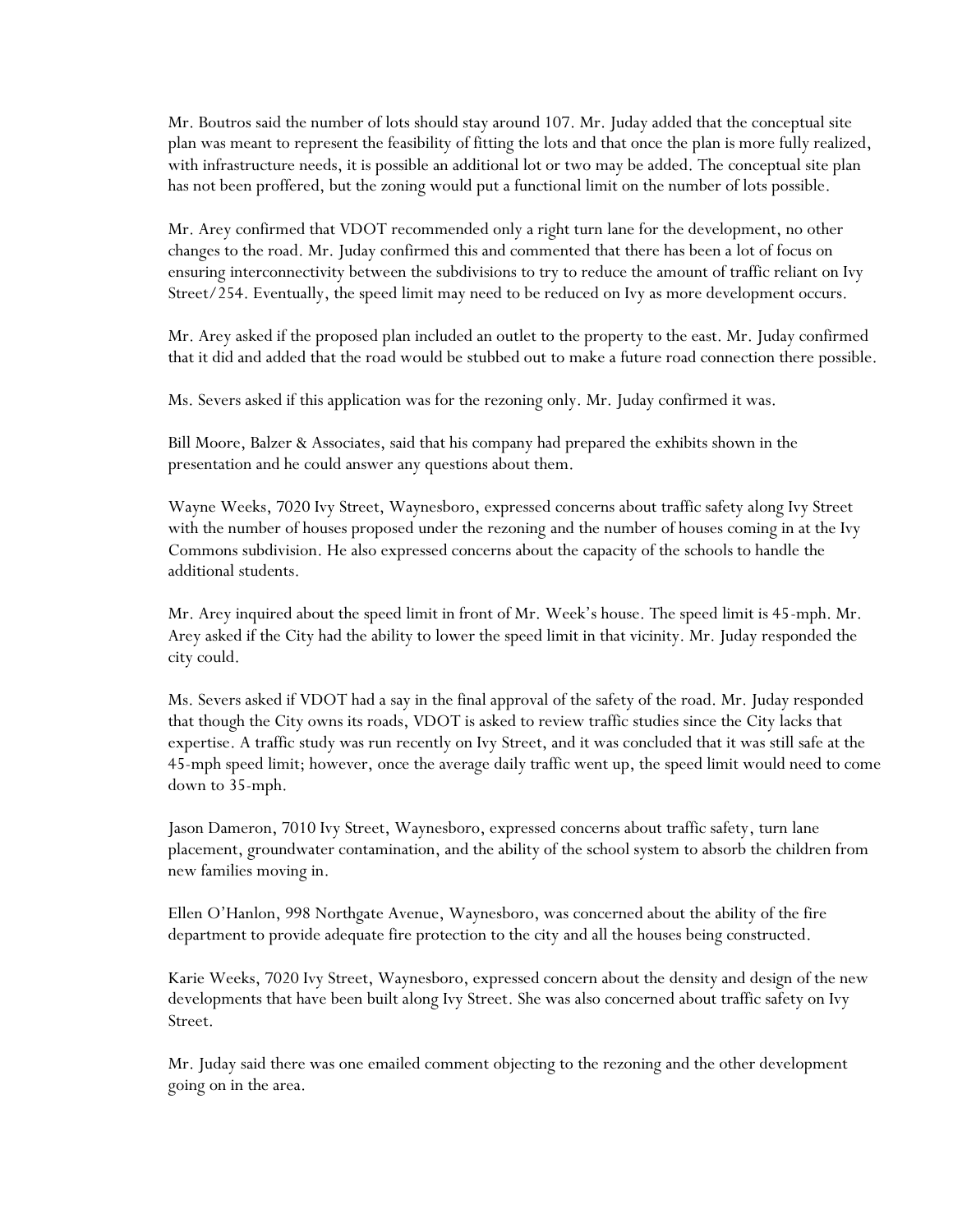Ms. Boyle closed the public hearing.

Mr. Henderson commented that he was in a meeting earlier that day in which Waynesboro citizens discussed the lack of housing and the lack of affordable housing. The City has expensive housing and lowincome housing but few houses priced in the middle.

Ms. Severs said that safety seemed to be the primary concern, but that the City would not purposely create an unsafe situation for citizens in the area, and she assumed that would be addressed as the development occurs to ensure it stays safe.

Mr. Henderson said that there will be a new fire station constructed in the next 1-2 years on the west side of the City. City Council has made constructing an additional fire station a priority.

Mr. Gibson commented that the proposed lot sizes would make "good-sized" lots. Mr. Juday confirmed the lots would be a minimum of 7,000 square feet, which is about one-sixth of an acre and that the overall density incorporates the needed roads, common areas, and other infrastructure.

Mr. Arey commiserated with the commenters and said that Waynesboro is growing and that the northern part is growing the fastest. The turn lane into the subdivision should help with keeping traffic from getting bogged down.

Discussion continued, with topics including the possible need to widen Ivy Street/254 in the future.

Ms. Boyle commented the City needed houses that are priced in between the high and low ends. She advised those in attendance with concerns about the rezoning to come to the City Council meeting

Mr. Arey asked for clarification on the wording in the staff report regarding the staff recommendations for the rezoning and traffic study results.

Mr. Arey made the motion to recommend the rezoning of Tax Map No. 4-1-28A from RS-12 (Single-Family Residential – large lot) to RS-7 (Single-Family Residential – small lot) to City Council. Mr. Gibson seconded. Vote was 4-0 in favor.

*WHEREAS, upon a Zoning Map Amendment (rezoning) application by Santo LLC, the Waynesboro Planning Commission finds that the request to rezone certain property consisting of one (1) lot containing 37.42 acres, more or less, located at 0 Ivy Street, Tax Map Number 4-1-28A, from RS-12, Single-Family Residential, to RS-7, Single-Family Residential, is consistent with good planning and zoning practice; is justified by the public necessity, convenience, and general welfare; and is in accord with the comprehensive plan of this City;*

*NOW, THEREFORE, BE IT RESOLVED by the Waynesboro Planning Commission, by a vote of 4-0, that a recommendation be forwarded to City Council that the request of Santo, LLC, be approved, in accordance with the application and staff report dated February 22, 2022.*